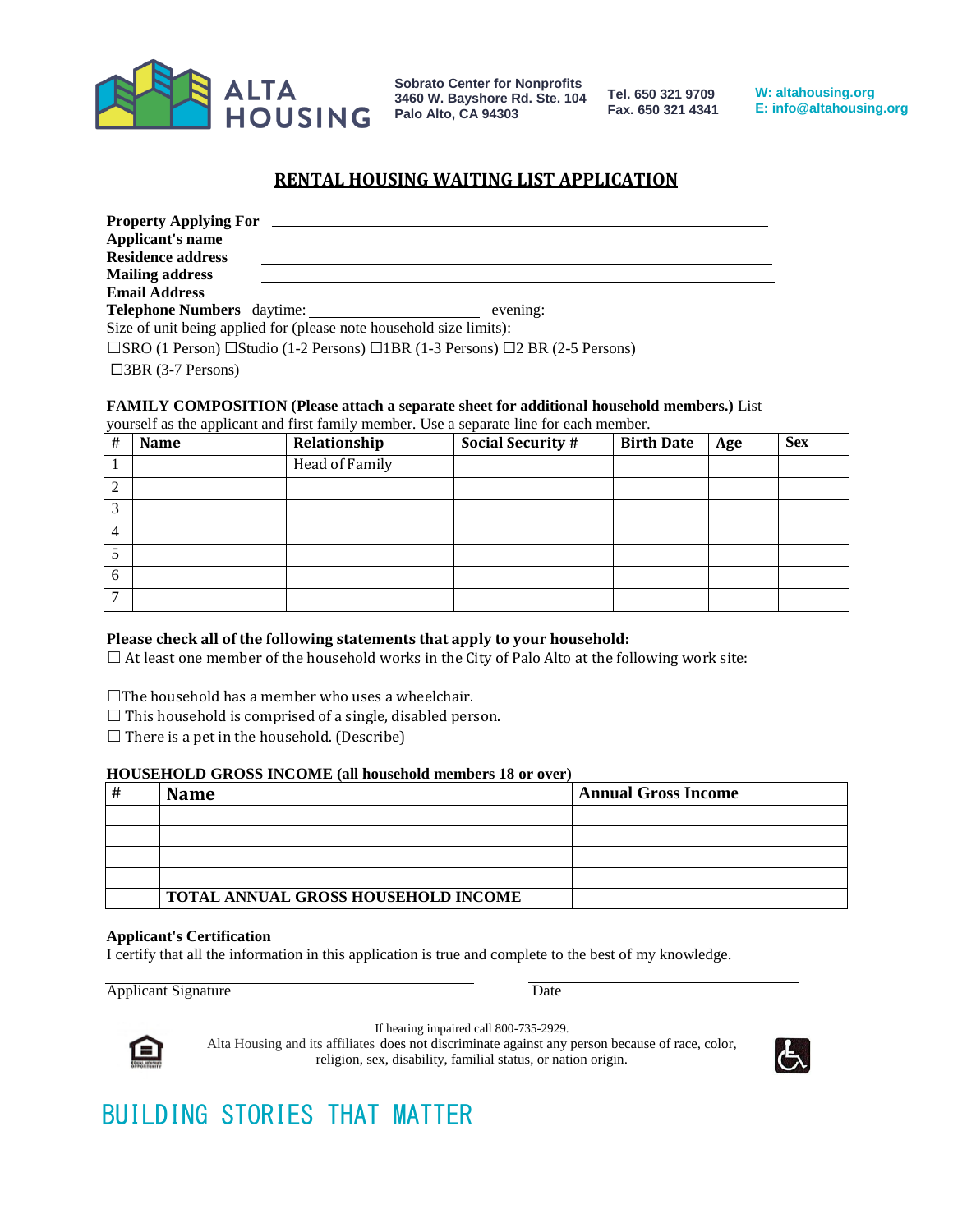

**Tel. 650 321 9709 Fax. 650 321 4341** **W: altahousing.org E: info@altahousing.org**

### RESIDENT SELECTION CRITERIA (Non-Subsidized Property)

FAIR HOUSIING — PAHC Management & Services Corporation (PAHC MSC) will not discriminate against any person or persons on any basis prohibited by law, including, but not limited to race, color, religion, national origin, ancestry, sex, disability, source of income, sexual orientation, age or familial status.

**INCOME ELIGIBILITY** — Maximum income limits are determined by the Regulatory Agreement. In general maximum gross household income, upon initial occupancy, may not exceed 60% of the area median income ("Low"), as published annually by HUD. See property information for property specific income limits. In order to establish an applicant's ability to pay rent, while some exceptions may apply, minimum income limits are determined by PAHC and set at 2.5 times the rent of the unit for which the prospective resident is being considered.

**FULL-TIME STUDENT RULE - TAX CREDIT PROGRAM** - Full-time students are ineligible unless one of the following exceptions apply:

- Married and filing a joint tax return  $\bullet$  Single parent with dependent children  $\bullet$  Currently receiving AFDC
- ♦ Household not entirely comprised of full-time students ♦ Currently undergoing a job training program like the JTPA

**LOCAL PREFERENCE** — Potential residents who live or work in the City of Palo Alto or have been notified that they have been hired to work at a work site in the City of Palo Alto have a preference for available units. To qualify, one must live at a specific address (a post office box is not considered), or at least one adult household member must •work a minimum of twenty hours per week, within the city of Palo Alto. Academic and residential areas of Stanford University are not in the City of Palo Alto.

**HOUSEHOLD SIZE** — Household size may not exceed two per bedroom plus one. Certain reasonable criteria may apply to avoid over-crowding and underutilization of units.

**ACCESSIBLE UNITS** - Applicants requiring a unit accessible to or adaptable for persons with mobility impairments will have first priority when that unit becomes available.

FAVORABLE CREDIT RATING - A credit report that indicates any adult member of the household has one or more of the following within the last two years is grounds for denial:

Bankruptcy Charge-Off Repossession Judgment Collection in excess of S5000 Account over 120 days past due

**CRIMINAL REPORT** — Criminal background and sex offender checks may be conducted. A household will be denied admission if: I) any household member has been evicted from a Federally-assisted housing project for drug-related criminal activity, within the past three years 2) any household member is currently engaging in the use of illegal drugs; 3) there is reasonable cause to believe that a household member's abuse or pattern of abuse of alcohol or illegal drugs may interfere with the health, safety, or right to peaceful enjoyment of the premises of other residents; 4) any household member is subject to lifetime registration requirement under a State sex offender registration program. Admission may be prohibited for l) drug-related criminal activity, including, but not limited to possession, usage, distribution, transport, sale, manufacture, or storage of illegal drugs and/or drug paraphernalia, or conviction for violating any State or Federal laws relating to illegal drugs and/or drug paraphernalia; 2) violent criminal activity; 3) other criminal activity that would threaten the health, safety, or peaceful enjoyment of the premises by other residents; 4) other criminal activity that would threaten the health and safety of the owner and employee, contractor, or agent who is involved in the housing operation.

FAVORABLE REFERENCES - A positive prior landlord reference indicating ability to care for the property and pay rent on time, as well as the ability to peacefully live in relation to other residents is required. Eviction history and references for the past three years will be checked.

**ADDITIONAL REQUIREMENTS** - A prospective resident must indicate willingness to comply with all lease requirements, house rules and unit inspections. Income eligibility is verified annually, and residents must report changes to income, assets and/or household composition when they occur. A household may no longer qualify for tenancy if income exceeds 140% of the maximum eligible percentage of median income upon entry or the Low-Income level established by the Department of Housing and Urban Development (HUD) and incorporated by the California Revenue and Taxation Code Section 214 for the property tax "welfare" exemption, whichever is greater. The resident may be given 90 days to vacate the unit or rent may be increased to the maximum allowable under the program.

**APPLICATION PROCESS** - Applicants must complete an application form and submit it directly to the property management office on site. Incomplete applications will not be placed on the waiting list. All adult household members must sign the application. Completed applications will be reviewed for eligibility. Completed applications will be date & time stamped upon receipt.

**INTERVIEW REQUIREMENTS** - The Site Manager will schedule an interview with all adult applicants on the application. At this time, all verification forms are to be completed, credit checked, and income and assets verified.

**DENIAL AND APPEAL PROCEDURES** - If an applicant fails to meet the eligibility requirements of the Resident Selection Criteria, a written notice of denial staling the reason for denial will be mailed to applicant along with a copy of the Grievance & Appeal Procedure. An applicant has 14 days to request an appeal.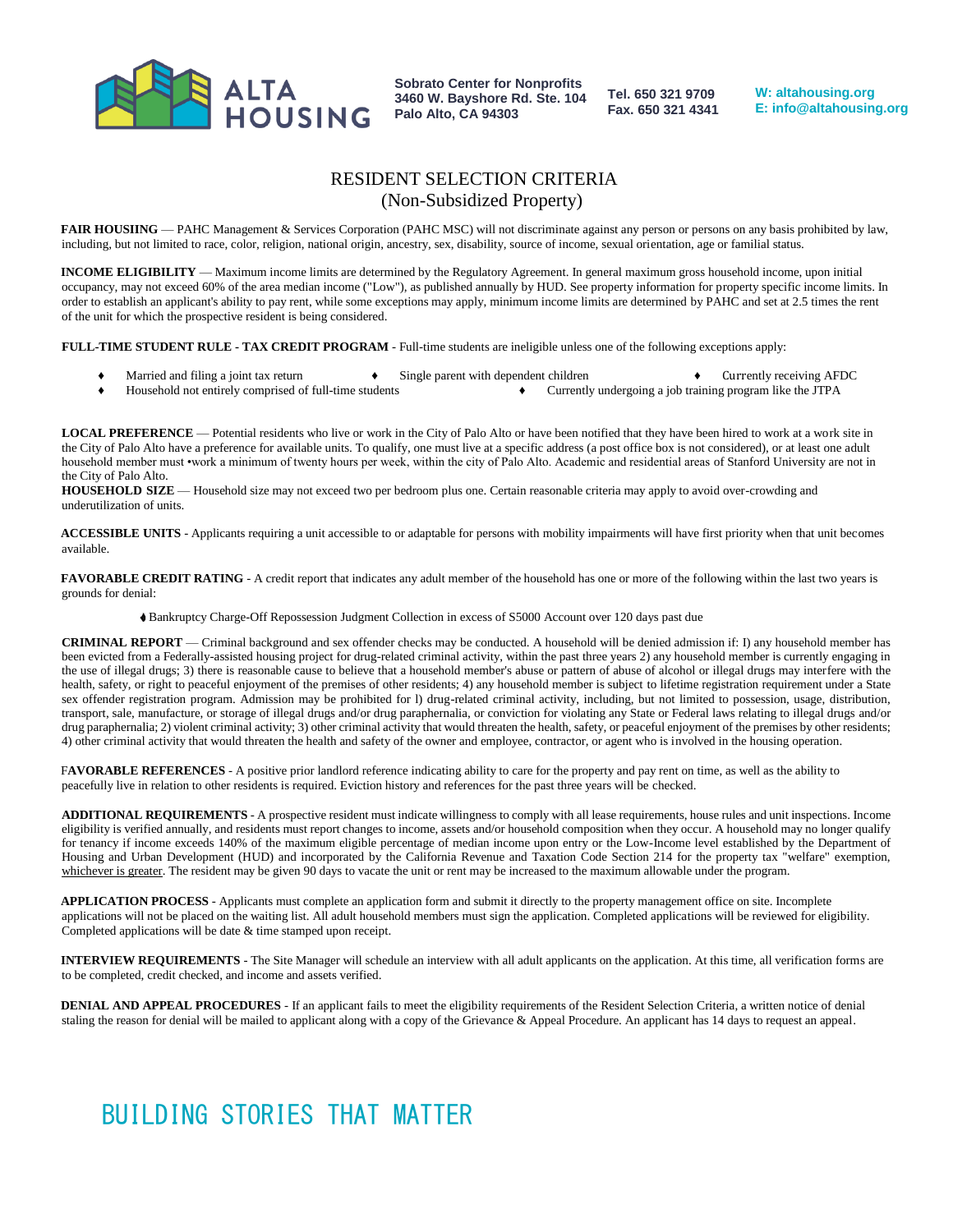

**Tel. 650 321 9709 Fax. 650 321 4341**

**W: altahousing.org E: info@altahousing.org**

**REMOVAL FROM TIIE WAITIN'G LIST** — If an applicant fails to respond to an interview and/or update notice, turns down a unit twice, or fails to meet the requirements of the Resident Selection Criteria, he/she will be removed from the waiting list. All persons on the waiting list are required to maintain contact and report relevant income, household and/or address changes to the site office in order to remain active on the list

**PET POLICY** — No pets are allowed at the family properties. However, residents may have fish, birds or other small caged animals with prior written permission from management. Under no circumstances will management allow residents to keep rodents, snakes or other reptiles.

**SECTION 8 PROGRAM** — Units governed under the Section 8 Mod-Rehab Program, if applicable will be subject to eligibility criteria used by the Housing Authority of Santa Clara County.

| <b>Applicant Name</b> |                                                                                                                                      | Co-Applicant Name                                                     |      |
|-----------------------|--------------------------------------------------------------------------------------------------------------------------------------|-----------------------------------------------------------------------|------|
| Signature             | Date                                                                                                                                 | Signature                                                             | Date |
| 臼                     | Alta Housing and its affiliates does not discriminate against any person because of race, color, religion, sex, disability, familial | status, or national origin. If hearing impaired, call 1-800-735-2929. |      |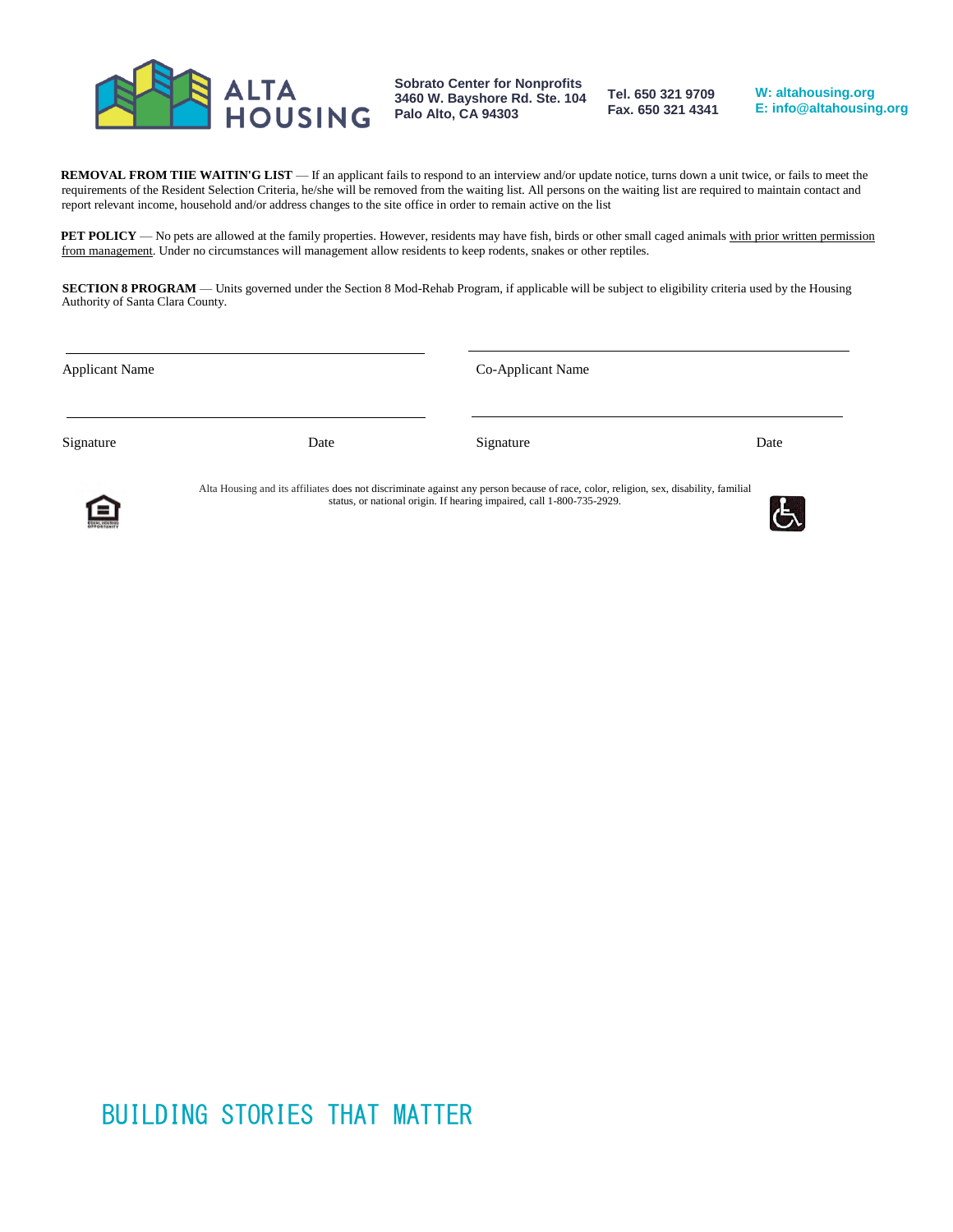

**Tel. 650 321 9709 Fax. 650 321 4341**

**W: altahousing.org E: info@altahousing.org**

### **Instructions for the Race and Ethnic Data Reporting (Form HUD-27061-H)**

#### **A. General Instructions:**

This form is to be completed by individuals wishing to be served (applicants) and those that are currently served (tenants) in housing assisted by the Department of Housing and Urban Development.

Owner and agents are required to offer the applicant/tenant the option to complete the form. The form is to be completed at initial application or at lease signing. In-place tenants must also be offered the opportunity to complete the form as part of the next interim or annual recertification. Once the form is completed it need not be completed again unless the head of household or household composition changes. There is no penalty for persons who do not complete the form. However, the owner or agent may place a note in the tenant file stating the applicant/tenant refused to complete the form. **Parents or guardians are to complete the form for children under the age of 18.**

The Office of Housing has been given permission to use this form for gathering race and ethnic data in assisted housing programs. Completed documents for the entire household should be stapled together and placed in the household's file.

1. The two ethnic categories you should choose from are defined below, You should check one of the two categories.

- 1. **Hispanic or Latino.** A person of Cuban, Mexican, Puerto Rican, South or Central American, or other Spanish culture or origin, regardless of race. The term "Spanish origin" can be used in addition to "Hispanic" or "Latino,"
- 2. **Not Hispanic or Latino**. A person not of Cuban, Mexican, Puerto Rican, South or Central American, or other Spanish culture or origin, regardless of race.

2. The five racial categories to choose from are defined below: You should check as many as apply to you,

**1. American Indian or Alaska Native.** A person having origins in any of the original peoples of North and South America (including Central America), and who maintains tribal affiliation or community attachment.

**2. Asian.** A person having origins in any of the original peoples of the Far East, Southeast Asia, or the Indian subcontinent including, for example, Cambodia, China, India, Japan, Korea, Malaysia, Pakistan, the Philippine Islands, Thailand, and Vietnam

**3. Black or African American**. A person having origins in any of the black racial groups of Africa. Terms such as "Haitian" or "Negro" can be used in addition to "Black" or "African American."

**4. Native Hawaiian or Other Pacific Islander**. A person having origins in any of the original peoples of Hawaii, Guam, Samoa, or other Pacific Islands.

**5. White.** A person having origins in any of the original peoples of Europe, the Middle East or North Africa.

form HUD-27061-H (9/2003)